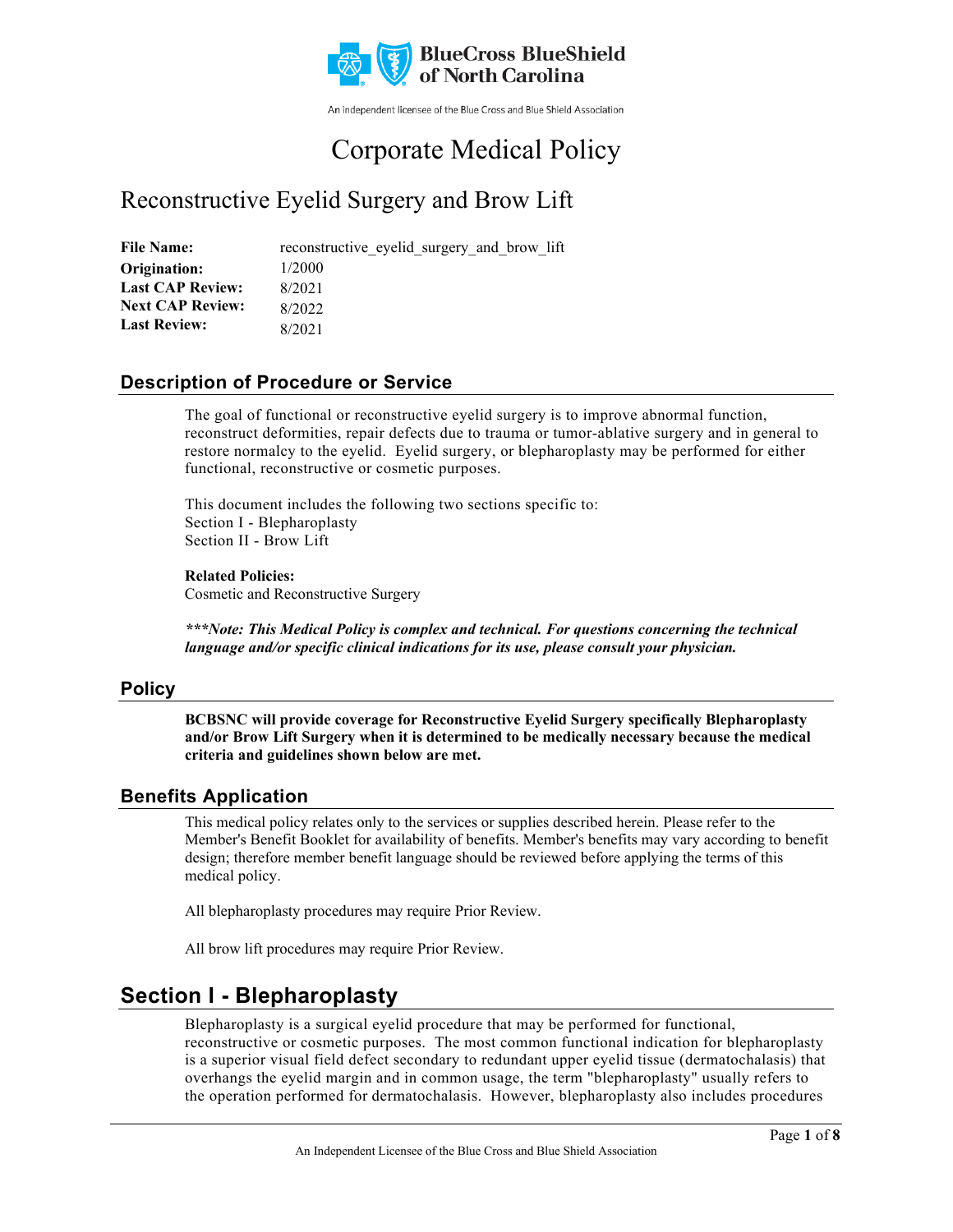performed to repair ptosis, eyelid retraction, entropion, ectropion, trichiasis, or defects following excision of tumors.

Visual field testing is a measurement of all of the area a person can see while they are facing forward with their eyes fixed on an object in front of them. It includes the area straight ahead as well as the peripheral vision. Visual field impairment may result in the need for functional blepharoplasty. Generally, lower eyelid blepharoplasty is performed for cosmetic purposes; however, there are functional indications for the procedure.

#### **When Blepharoplasty is covered**

The following procedures may be considered medically necessary when the criteria described below are met:

- A. Blepharoplasty procedures of the upper eyelid may be considered medically necessary for any of the following indications:
	- 1. Clinically significant impairment of upper/outer visual fields (<30 degrees from fixation) by excessive upper eyelid skin (dermatochalasis). Visual fields must be extended by at least 15 degrees by raising the redundant upper eyelid tissue, as documented by either a Goldmann Perimeter or a programmable automated testing method. Photographs must be submitted and should be consistent with the degree of visual field impairment described in the medical records and demonstrated by the formal visual field testing.
	- 2. Ptosis (blepharoptosis) repair for laxity of the muscles of the upper eyelid causing functional impairment. Records must document that the upper eyelid margin approaches to within 2.5 mm (1/4 of the diameter of the visible iris) of the corneal light reflex (marginal reflex distance or MRD). Photographs must be submitted and should be consistent with the degree of visual field impairment described in the medical records and demonstrated by the MRD measurements.
	- 3. The upper eyelid position contributes to difficulty tolerating a prosthesis in an anophthalmic socket.
	- 4. To correct defects causing corneal or conjunctival irritation:
		- a. entropion (eyelid turned inward)
		- b. pseudotrichiasis (inward misdirection of eyelashes caused by entropion)
		- c. ectropion (eyelid turned outward)
		- d. corneal exposure
	- 5. To relieve painful symptoms related to blepharospasm or to relieve visual symptoms of debilitating blepharospasm.
	- 6. To repair defects caused by trauma or tumor-ablative surgery.
	- 7. To relieve chronic symptomatic dermatitis of pretarsal skin caused by redundant upper eyelid skin which has not been successfully treated by normal first line measures such as education regarding hygiene, antibiotics, etc. Documentation must include a description of onset; prior treatment; extent; and presence and description of discharge (amount, color, etc.).
- B. Blepharoplasty of the lower eyelid is generally considered cosmetic; however, lower eyelid blepharoplasty may be considered medically necessary for the following indications: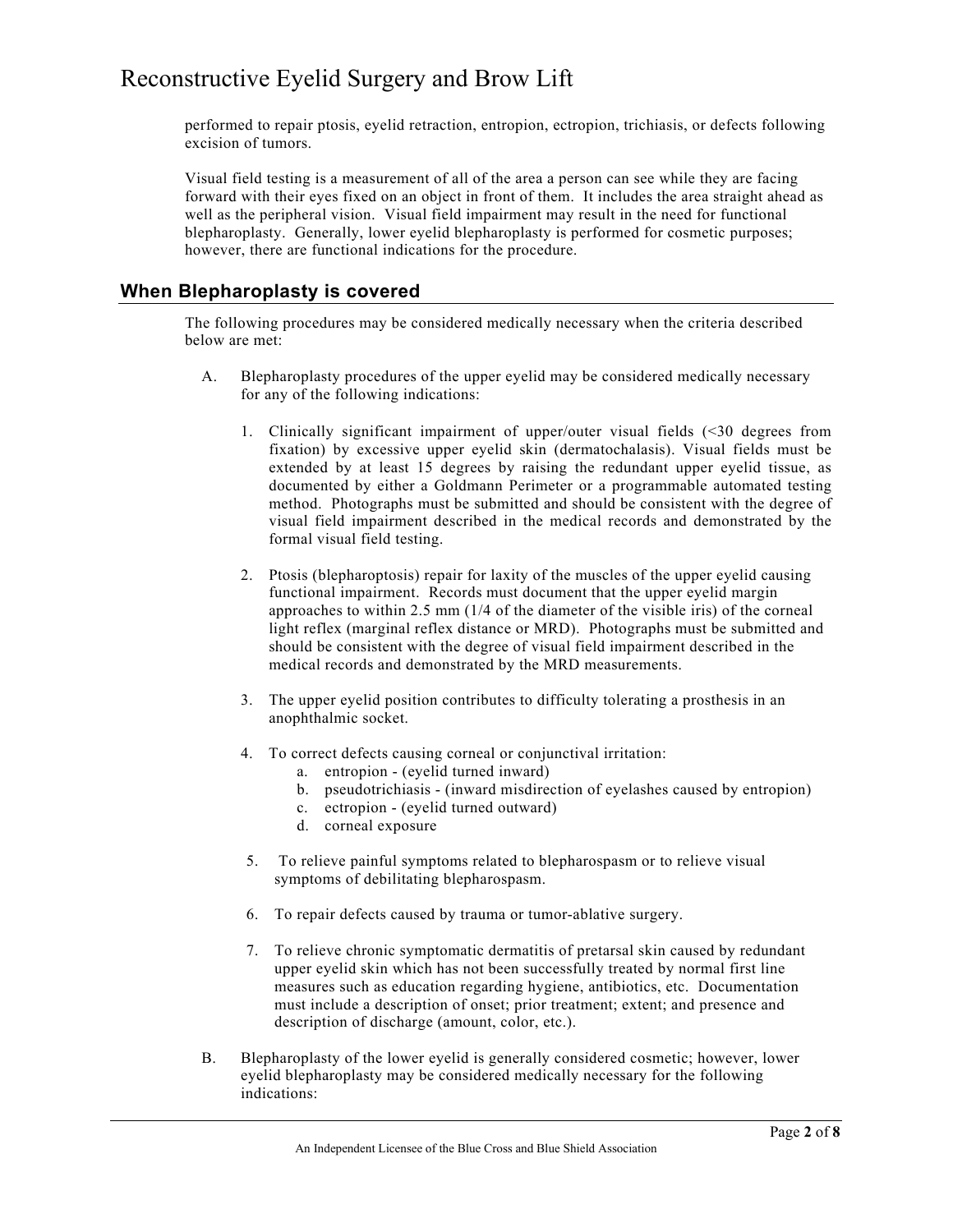- 1. Facial nerve damage with inability to close eye due to lower lid dysfunction;
- 2. Corneal and/or conjunctival injury or disease due to ectropion, entropion or trichiasis;
- 3. Following tumor ablative surgery;
- 4. Epiphora due to ectropion and/or punctal eversion.
- C. Documentation must include information relevant to the surgery proposed or performed; including the following as indicated:
	- 1. Office records that indicate signs and symptoms of vision disturbance secondary to redundant or drooping upper eyelid tissue, including evaluation for Horner's syndrome. Patient complaints may include interference with vision or visual field, difficulty reading due to upper eyelid drooping, looking through the eyelashes or seeing the upper eyelid skin, etc. For entropion, pseudotrichiasis, ectropion, and corneal exposure specific symptoms, duration and severity must be noted. (Required for all cases).
	- 2. Degree and description of visual impairment and marginal reflex distance. (Required for upper eyelid ptosis surgery.)
	- 3. Results from either a Goldmann Perimeter or a programmable automated perimeter visual field testing method. (Required for dermatochalasis surgery.)
	- 4. Photodocumentation (prints not slides) as indicated below:
		- a) Frontal photographs, canthus to canthus with the head perpendicular to the plane of the camera (not tilted) to demonstrate a skin rash or position of the true lid margin or the pseudo-lid margin.
		- b) Close up lateral photographs with eyes open, upgaze and eyes closed.
		- c) If there is documented dermatochalasis with true lid ptosis, additional photos must be taken with the upper lid skin retracted to show actual position of the true lid margin.
		- d) Frontal and oblique photos are needed to demonstrate redundant skin on the upper eyelashes when this is the only indication for surgery.
- D. Blepharoplasty procedures of the upper eyelid may be considered medically necessary to treat periorbital sequelae of thyroid disease and nerve palsy.

#### **When Blepharoplasty is not covered**

- 1. BCBSNC will not cover blepharoplasty **when performed primarily to improve appearance**. When the medical necessity criteria above are not met, it is considered cosmetic and excluded from coverage.
- 2. Lower lid blepharoplasty is generally considered cosmetic, except as noted above.

### **Section II – Brow Lift**

Brow ptosis refers to tissue laxity of the eyebrows and/or forehead. In extreme cases brow ptosis can obstruct the field of vision causing a functional impairment. Brow lift or "forehead lift" involves raising the eyebrow, forehead, and orbital region of the face. It often accompanies other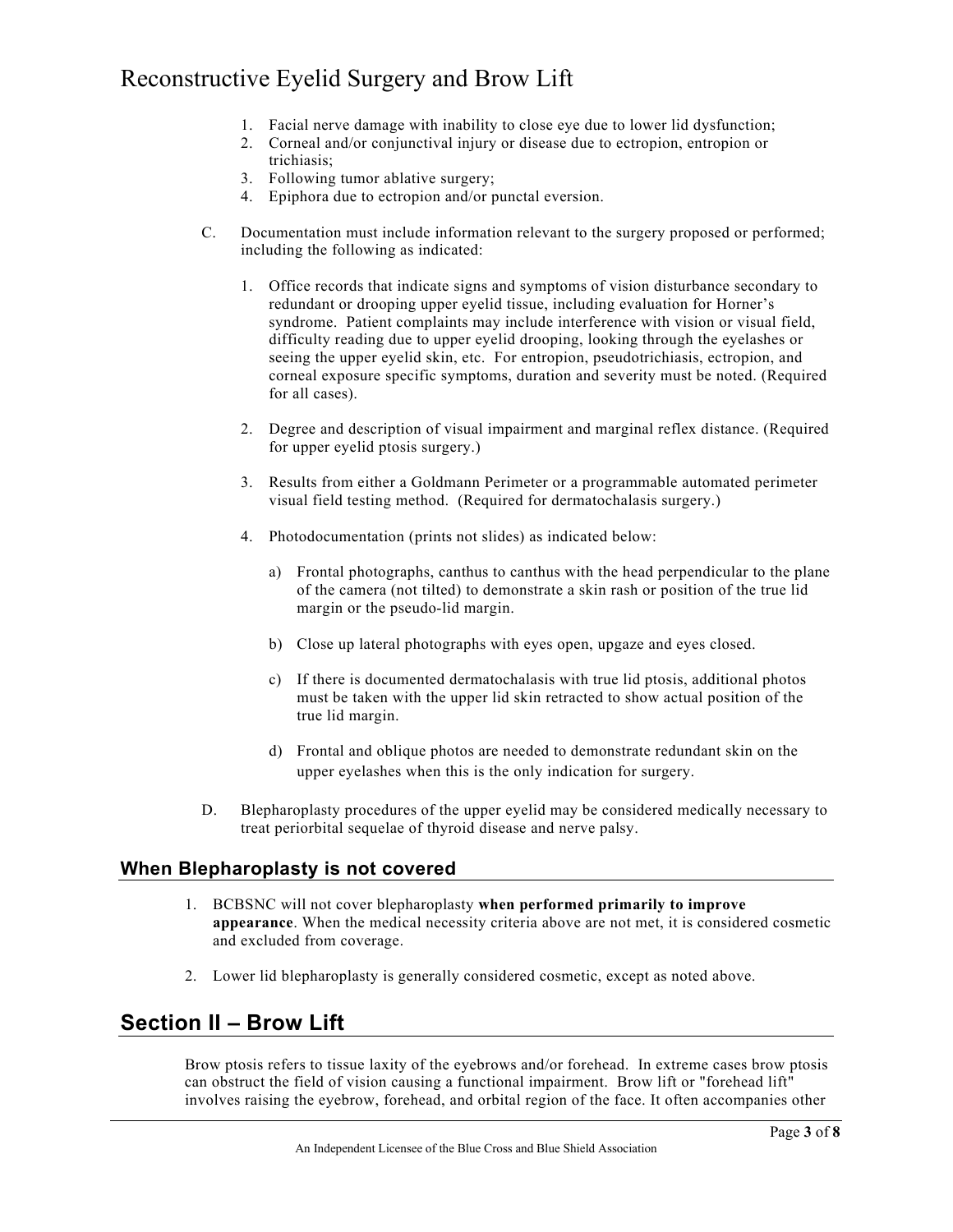plastic surgical procedures of the face, including cosmetic procedures of the eyelids, lower face and neck. It is generally performed to correct signs of aging (facial rejuvenation).

#### **When Brow Lift is covered**

Brow lift is generally considered cosmetic. However, for severe brow ptosis, brow lift may be considered medically necessary and eligible for coverage when **ALL** of the following criteria are met:

For severe brow ptosis, **ALL** of the following criteria must be met:

- 1. Office records that indicate signs and symptoms of vision disturbance secondary to redundant or drooping brow. Patient complaints may include interference with vision or visual field, difficulty reading or performing activities of daily living due to upper brow drooping, interfering with vision; **AND**
- 2. Clinically significant impairment of upper/outer visual fields (<30 degrees from fixation) by drooping brow. Visual fields must be extended by at least 15 degrees by raising the redundant brow tissue, as documented by either a Goldmann Perimeter or a programmable automated testing method. Photographs must be submitted and should be consistent with the degree of visual field impairment described in the medical records and demonstrated by the formal visual field testing.; **AND**
- 3. Clear documentation that visual field impairment cannot be corrected by upper lid blepharoplasty alone as shown by standardized methods of visual field testing; **AND**
- 4. Photographs that show the eyebrows are below the supraorbital rim. Photographs before and after taping should show the functional effect of the proposed surgery. Lateral photographs must document the degree of hooding and relationship of brow to supraorbital rim.

#### **When Brow Lift is not covered**

BCBSNC will not cover brow lift surgery when performed primarily to improve appearance. In the absence of documentation of medical necessity, it is considered cosmetic and excluded from coverage.

#### **Policy Guidelines**

**All blepharoplasty and brow lift procedures are subject to medical review.**

### **Billing/Coding/Physician Documentation Information for Reconstructive Eyelid and Brow Lift Procedures**

This policy may apply to the following codes. Inclusion of a code in this section does not guarantee that it will be reimbursed. For further information on reimbursement guidelines, please see Administrative Policies on the Blue Cross Blue Shield of North Carolina web site at www.bcbsnc.com. They are listed in the Category Search on the Medical Policy search page.

*Applicable service codes*: *15820, 15821, 15822, 15823, 67900, 67901, 67902, 67903, 67904, 67906, 67908, 67909, 67911, 67914, 67916, 67917, 67921, 67923, 67924*

*Coverage eligibility requires documentation that the purpose of the surgery is to restore vision.*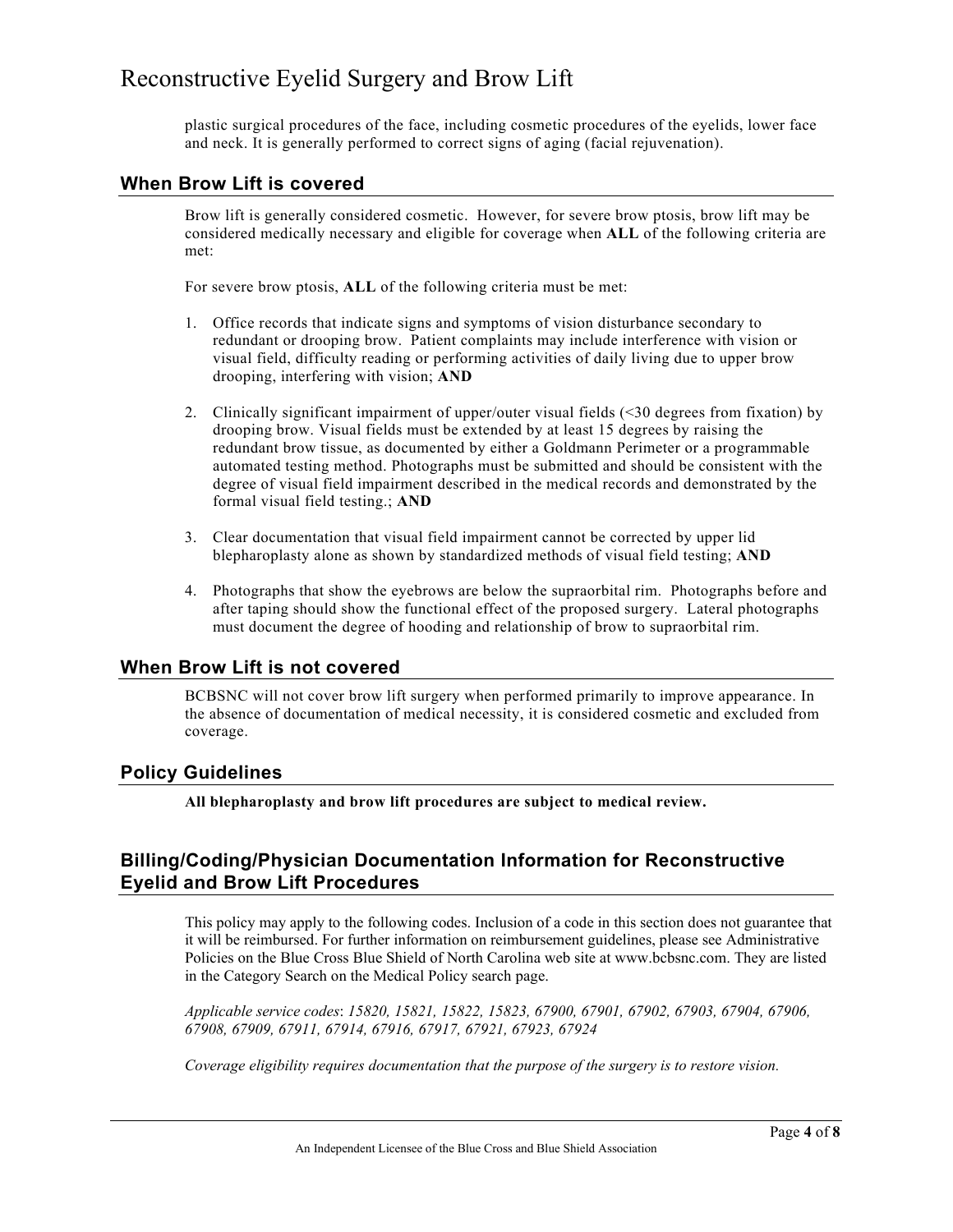BCBSNC may request medical records for determination of medical necessity. When medical records are requested, letters of support and/or explanation are often useful, but are not sufficient documentation unless all specific information needed to make a medical necessity determination is included.

#### **Scientific Background and Reference Sources**

Physician Advisory Group - 1/90

Consultant Review

Medical Policy Advisory Group 3/99

Medical Policy Advisory Group 10/99

Medical Policy Advisory Group Approved policy - 4/20/2000

Specialty Matched Consultant Advisory Panel - 10/2000

Medical Policy Advisory Group - 10/2000

Specialty Matched Consultant Advisory Panel - 4/2001

Specialty Matched Consultant Advisory Panel - 9/2002

Federici, TJ, Meyer DR, Liniger LL. Correlation of the vision-related functional impairment associated with blepharoptosis and the impact of blepharoptosis surgery. Ophthalmology. (1999, September). 106(9);1705-1712.

Specialty Matched Consultant Advisory Panel - 3/2003

Specialty Matched Consultant Advisory Panel - 1/2005

American Academy of Ophthalmology (AAO). Functional indications for upper and lower eyelid blepharoplasty. Ophthalmology. 1995 Apr:102(4):693-5

Meyer DR (October 2002). Functional indications for eyelid surgery. Review of Ophthalmology, 9(10)Issue: 10/15/02. Retrieved on December 30, 2005 from http://www.revophth.com/index.asp?page=1\_211.htm

Specialty Matched Consultant Advisory Panel - 1/2007

Specialty Matched Consultant review - 9/28/07

Specialty Matched Consultant review - 4/6/09.

American Society of Plastic Surgeons (ASPS). Practice Parameter for Blepharoplasty March 2007. http://www.plasticsurgery.org/Documents/Medical\_Profesionals/Blepharoplasty-Practice-Parameter.pdf

Specialty Matched Consultant Advisory Panel review 9/2010

Specialty Matched Consultant Advisory Panel review 9/2011

Medical Director review 8/2012

Specialty Matched Consultant Advisory Panel review 9/2012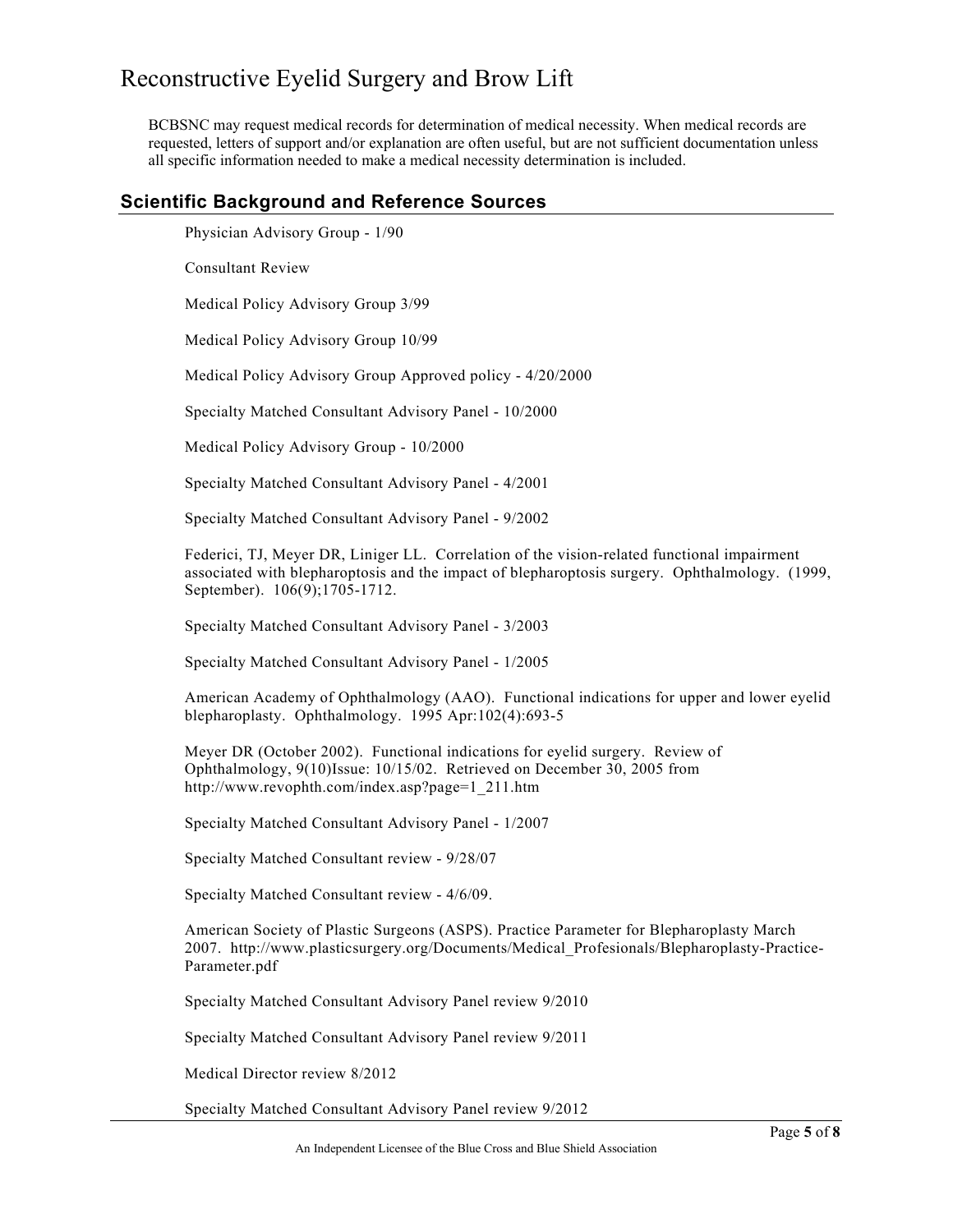Oestreicher J, Mehta S. Complications of blepharoplasty: prevention and management. Plast Surg Int. 2012;2012:252368.

Specialty Matched Consultant Advisory Panel review 9/2013

Medical Director review 9/2013

Specialty Matched Consultant Advisory Panel review 9/2014

Medical Director review 9/2014

Specialty Matched Consultant Advisory Panel review 9/2015

Medical Director review 9/2015

Specialty Matched Consultant Advisory Panel review 8/2020

Specialty Matched Consultant Advisory Panel review 8/2021

Medical Director review 8/2021

### **Policy Implementation/Update Information**

| 1/93  | Revised: Coding revisions                                                                                                                                                                                                                                                                                                                                                                                                                  |
|-------|--------------------------------------------------------------------------------------------------------------------------------------------------------------------------------------------------------------------------------------------------------------------------------------------------------------------------------------------------------------------------------------------------------------------------------------------|
| 2/96  | Revised: Added ptosis responsible for loss of visual field                                                                                                                                                                                                                                                                                                                                                                                 |
| 2/97  | Reaffirmed                                                                                                                                                                                                                                                                                                                                                                                                                                 |
| 3/99  | Review by MPAG. Reaffirmed.                                                                                                                                                                                                                                                                                                                                                                                                                |
| 5/99  | Reformatted. Added neurological disease as possible contraindication and stated a<br>requirement for physician documentation when ptosis occurs in one eye only; changed<br>"Description of Procedure or Service", added Medical term definitions                                                                                                                                                                                          |
| 3/00  | Consultant review. Revised medical criteria for Blepharoplasty. Removed section<br>referring to temporal upper and outer field measurements. Removed documentation<br>reference to ptosis.                                                                                                                                                                                                                                                 |
| 4/00  | Added Medical Policy Advisory Group to the Scientific Background and Reference<br>Sources section of the policy.                                                                                                                                                                                                                                                                                                                           |
| 10/00 | Specialty Matched Consultant Advisory Panel review. Changed criteria for "When<br>Blepharoplasty is covered" to include additional criteria--repair of trauma or tumor-<br>ablative surgery and corneal protection related to facial nerve palsy. Changed first<br>statement in "When Blepharoplasty is not covered" for clarity. System coding changes.<br>Medical Policy Advisory Group review. No further changes to criteria. Approve. |
| 4/01  | Specialty Matched Consultant Advisory Panel review. Added indication to when<br>blepharoplasty is covered to indicate that the impairment of the upper/outer visual<br>fields must be $<$ 30 degrees from fixation. A paragraph was added to the Description<br>section of the policy that defines visual field testing. Visual field was removed from<br>the Medical Term Definitions section of the policy.                              |
| 4/02  | Format changes.                                                                                                                                                                                                                                                                                                                                                                                                                            |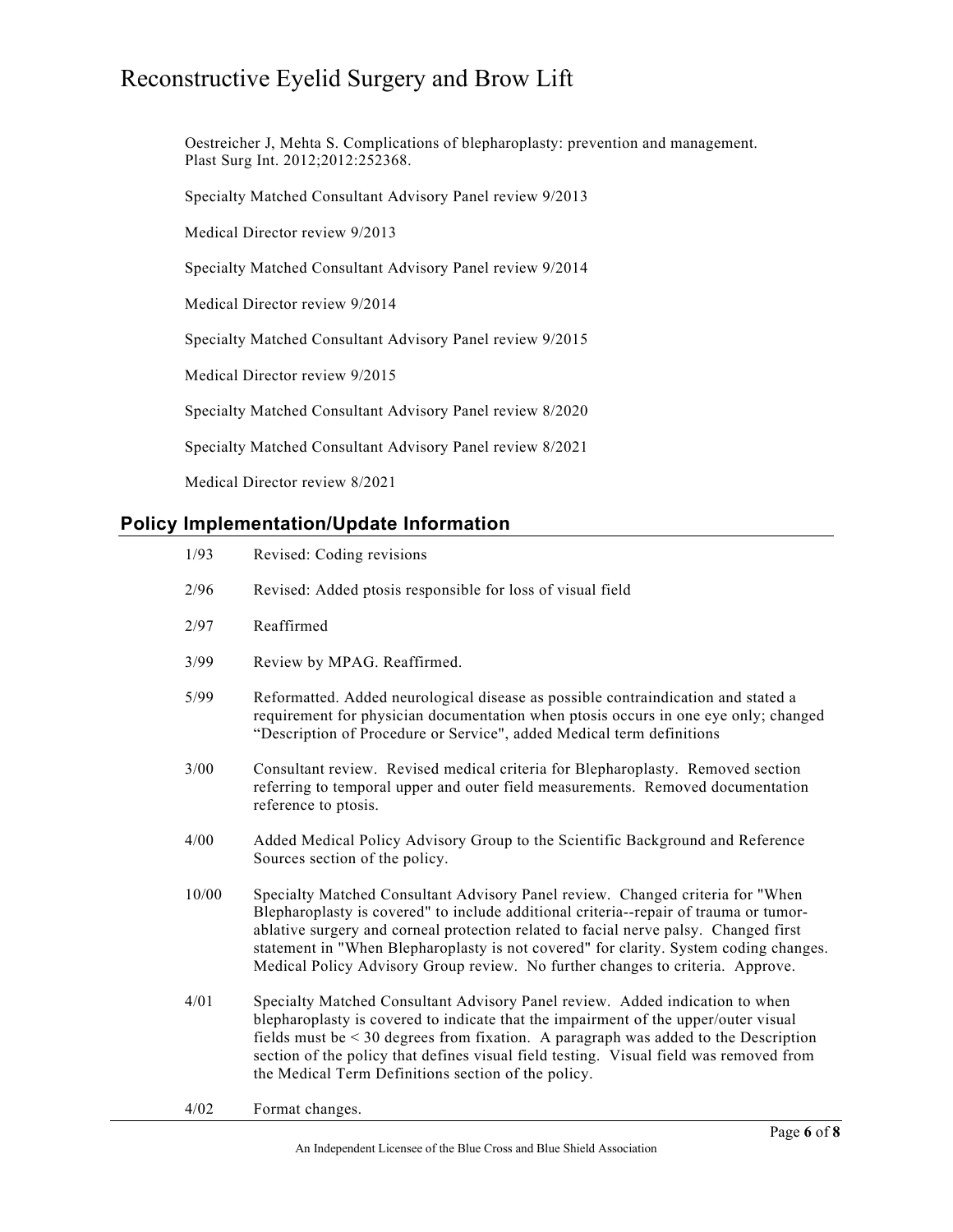| 10/02 | Specialty Matched Consultant Advisory Panel review. Added and/or to policy          |
|-------|-------------------------------------------------------------------------------------|
|       | statement. Added marginal reflex distance as needed documentation under Billing and |
|       | Coding section of policy. When Brow Lift is not covered clarified.                  |

- 1/03 "When Blepharoplasty is Covered"criteria expanded to require marginal reflex distance. Added definition for marginal reflex distance. Source added.
- 1/04 Specialty Matched Consultant Advisory Panel review 3/2003. Policy name changed from "Blepharoplasty and Brow Lift" to "Reconstructive Eyelid Surgery and Brow Lift". Policy reformatted to include section I re: Blepharoplasty and section II re: Brow Lift. Benefits Application and Billing/Coding sections revised. Required Physician documentation revised. CPT code 15824 added to Billing/Coding section.
- 1/20/05 Specialty Matched Consultant Advisory Panel review 1/5/05. No changes to policy.
- 5/19/05 Added codes 67914 and 67921 to Billing/Coding/Physician Documentation Information for Reconstructive Eyelid Surgery and Brow Lift.
- 10/2/06 Removed CPT code 15824 from Billing/Coding section. Code is not applicable to this policy.
- 12/11/06 Under Section I-Blepharoplasty; When Covered, A.6.clarified MRD reading "Records must document that the upper eyelid margin approaches to within 2.5 mm (1/4 of the diameter of the visible iris) of the corneal light reflex." Added A.8. "To relieve chronic symptomatic dermatitis of pretarsal skin caused by redundant upper eyelid skin which has not been successfully treated by normal first line measures such as education regarding hygiene, antibiotics, etc. Documentation must include a description of onset, prior treatment, extent, presence and description of discharge, color, etc." Physician Documentation Information moved to Sections I and II When Covered sections as appropriate. Medical terms definitions added. (pmo)
- 11/5/07 Under Section I-Blepharoplasty introduction, clarified use of "blepharoplasty" in this policy. Under Section II-Brow Lift; When Covered, added bullet to clarify symptoms of visual disturbance that should be present secondary to redundant or drooping brow. Under Medical Term Definitions, clearer definition of MRD added. Reference sources added. (pmo)
- 4/27/09 Under When Covered section, A.5. changed to read "To relieve painful symptoms related to of blepharospasm, or to relieve visual symptoms of debilitating blepharospasm." Reference source added. (pmo)
- 6/22/10 Policy Number(s) removed (amw)
- 10/26/10 Reformatted and renumbered section "When Blepharoplasty is covered". Specialty Matched Consultant Advisory Panel review 9/2010. References updated. (mco)
- 10/11/11 Specialty Matched Consultant Advisory Panel review 9/2011. Description section for "Blepharoplasty" and "Browlift" updated.(mco)
- 5/29/12 "When Covered" section for Blepharoplasty reformatted. (mco)
- 10/16/12 Specialty Matched Consultant Advisory Panel review 9/2012. Medical Director review 8/2012. No changes to Policy Statements. (mco)